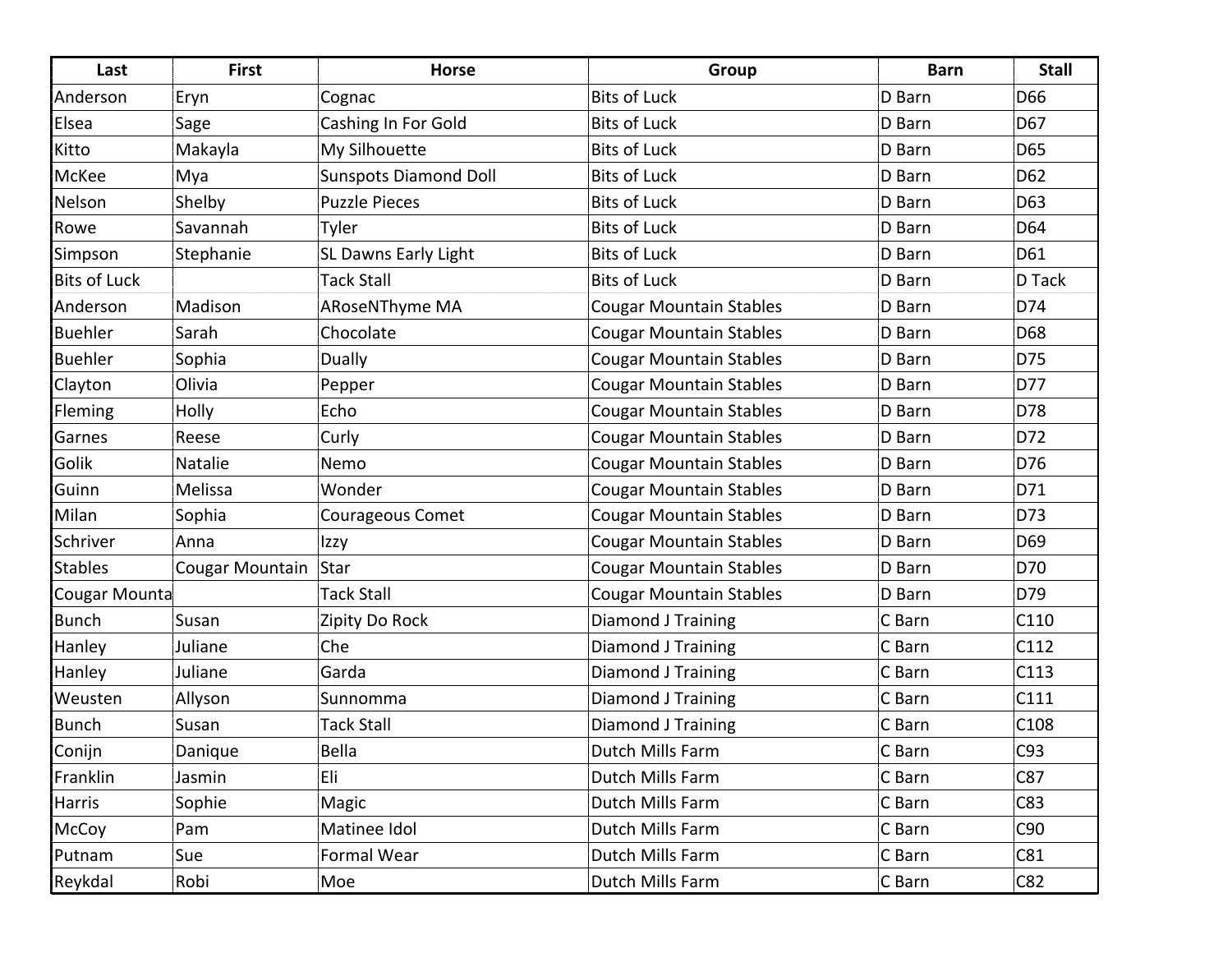| Roberts          | Anna-Lynn | Aladdin                          | Dutch Mills Farm            | C Barn | C84             |
|------------------|-----------|----------------------------------|-----------------------------|--------|-----------------|
| <b>Shatos</b>    | Debi      | <b>Summer Chaos</b>              | Dutch Mills Farm            | C Barn | C80             |
| <b>Simms</b>     | Theresa   | <b>Ensbrook Seize the Moment</b> | Dutch Mills Farm            | C Barn | C86             |
| Spencer          | Nicole    | Dylan                            | Dutch Mills Farm            | C Barn | C91             |
| <b>Tompkins</b>  | Lisa      | Aladar                           | Dutch Mills Farm            | C Barn | C88             |
| <b>Tompkins</b>  | Ashley    | Kalendar Girl                    | Dutch Mills Farm            | C Barn | C89             |
| Dutch Mills Farr |           | <b>Tack Stall</b>                | Dutch Mills Farm            | C Barn | C Tack          |
| Vaile            | Kathryn   | Chicago                          | Dutch Mills Farm            | C Barn | C85             |
| Hittman          | Serena    | Cupid                            | Freedom Run                 | E Barn | E203            |
| Greystone        |           | <b>Tack Stall</b>                | Greystone                   | E Barn | E196            |
| Galusha          | Julia     | Seattle Rein Storm               | Greystone Equestrian Center | E Barn | E180            |
| Hall             | Jordan    | Xanadu                           | Greystone Equestrian Center | E Barn | E179            |
| Hannibal         | Kaisa     | Artful Ivan                      | Greystone Equestrian Center | E Barn | E195            |
| Diamond          | Christine | <b>CD Platinum Star</b>          | <b>Half Trak Farm</b>       | C Barn | C101            |
| Leahy            | Rachel    | Tanqueray Ten                    | <b>Half Trak Farm</b>       | C Barn | C99             |
| Lucianna         | Jennifer  | River                            | <b>Half Trak Farm</b>       | C Barn | C96             |
| Thorngren        | Margie    | <b>Morning Azeem</b>             | Half Trak Farm              | C Barn | C100            |
| Wall             | Leslie    | <b>Birdie</b>                    | <b>Half Trak Farm</b>       | C Barn | C98             |
| Champion         | Cathi     | Satin Poco Chexolena             | Koehler Performance Group   | D Barn | D54             |
| Curran           | Amber     | <b>Hada Princess Kate</b>        | Koehler Performance Group   | D Barn | D <sub>59</sub> |
| Knutsen          | Kate      | Lena's Savanah Safari            | Koehler Performance Group   | D Barn | D57             |
| Leib             | Georgia   | <b>KT Take Off Point</b>         | Koehler Performance Group   | D Barn | D <sub>53</sub> |
| Leib             | Hannah    | Whatcha Talkin' Bout             | Koehler Performance Group   | D Barn | D58             |
| O'Gorman         | Lisa      | Quincey                          | Koehler Performance Group   | D Barn | D51             |
| O'Gorman         | Lisa      | <b>Crusin Steady</b>             | Koehler Performance Group   | D Barn | D52             |
| Read             | Micaela   | Furbalisous                      | Koehler Performance Group   | D Barn | D55             |
| Vandersnick      | Kristina  | China                            | Koehler Performance Group   | D Barn | D56             |
| Koehler Perforn  |           | <b>Tack Stall</b>                | Koehler Performance Group   | D Barn | D60             |
| Cluzel           | Kaci      | Totem                            | Lucky K Training            | C Barn | C114            |
| Foster           | Amy       | Justin                           | Lucky K Training            | C Barn | C116            |
| Harper           | Glenda    | Rottie                           | Lucky K Training            | C Barn | C115            |
| Manning          | Barb      | Elvis                            | Lucky K Training            | C Barn | C117            |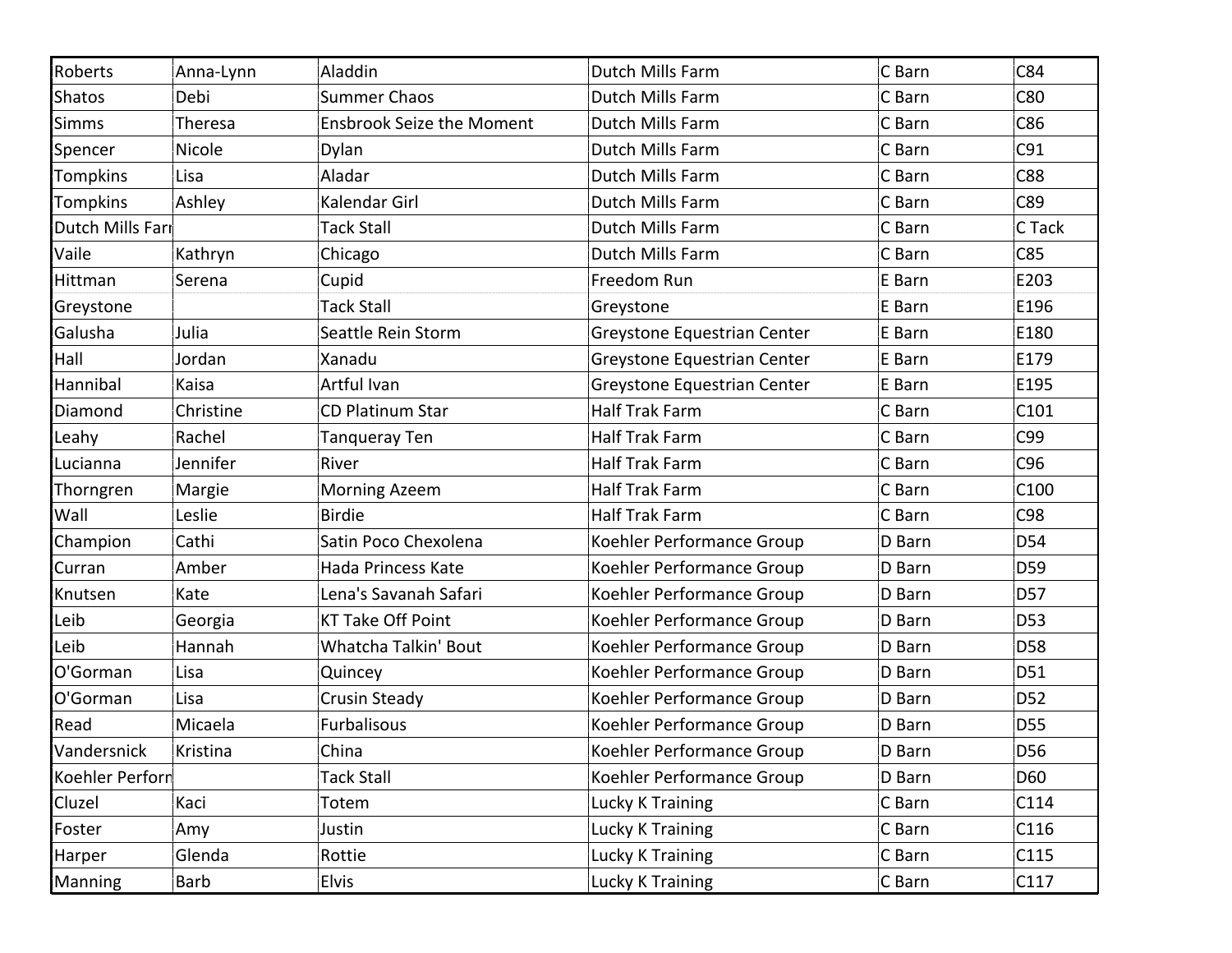| Atkins         | Robyn        | Tennessee Jed            | <b>Misty Morning Ranch</b>    | <b>West Portables</b> | P9              |
|----------------|--------------|--------------------------|-------------------------------|-----------------------|-----------------|
| Weber          | Megan        | <b>Bubbles</b>           | <b>Misty Morning Ranch</b>    | <b>West Portables</b> | P8              |
| Engle          | Lauren       | Sa'Diek                  | Mt Si Stables                 | E Barn                | E188            |
| Haskin         | Emma         | Mr Chubby Chuckles       | Mt Si Stables                 | E Barn                | E187            |
| Howard         | Alexandria   | <b>MLC Millennium</b>    | Mt Si Stables                 | E Barn                | E190            |
| Kuni           | Helen        | Angel                    | Mt Si Stables                 | E Barn                | E186            |
| Small          | Mary         | <b>SA Action Jaxon</b>   | Mt Si Stables                 | E Barn                | E185            |
| Yoder          | Joey         | Zip Skips                | Mt Si Stables                 | E Barn                | E184            |
| Yoder          | Samantha     | <b>KA Emiras Gold</b>    | Mt Si Stables                 | E Barn                | E189            |
| Phelps         | Terry        | <b>SAFE Minis</b>        | <b>SAFE</b>                   | C Barn                | C118            |
| Phelps         | Terry        | <b>SAFE Nala</b>         | <b>SAFE</b>                   | C Barn                | C119            |
| Phelps         | <b>Terry</b> | <b>SAFE Phoenix</b>      | <b>SAFE</b>                   | C Barn                | C120            |
| Phelps         | <b>Terry</b> | <b>SAFE Oscar</b>        | <b>SAFE</b>                   | C Barn                | C121            |
| Borden         | Tammy        | <b>Mustang Sally</b>     | Stoneridge Equestrians        | <b>B</b> Barn         | <b>B28</b>      |
| Caldron        | Madison      | <b>Grand Slam Sam</b>    | <b>Stoneridge Equestrians</b> | <b>B</b> Barn         | <b>B26</b>      |
| DeFranco       | Grace        | Lil Spot of Gold         | <b>Stoneridge Equestrians</b> | <b>B</b> Barn         | <b>B25</b>      |
| Equestrians    | Stoneridge   |                          | Stoneridge Equestrians        | <b>B</b> Barn         | <b>B31</b>      |
| Finlay         | Shelby       | <b>Hurry Miss Scurry</b> | Stoneridge Equestrians        | <b>B</b> Barn         | <b>B30</b>      |
| Head           | Natalie      | <b>Buddy Love</b>        | <b>Stoneridge Equestrians</b> | <b>B</b> Barn         | <b>B27</b>      |
| Kays           | Charity      | Cisco's Wild Rose        | <b>Stoneridge Equestrians</b> | <b>B</b> Barn         | <b>B29</b>      |
| Stoneridge Equ |              | <b>Tack Stall</b>        | Stoneridge Equestrians        | <b>B</b> Barn         | <b>B31</b>      |
| Contratto      | <b>Brook</b> | Terras Chardonnay        | Sunnyluck Performance Horses  | C Barn                | C125            |
| Duncan         | Sabrina      | Coconut                  | Sunnyluck Performance Horses  | C Barn                | C126            |
| Kiyonaga       | Alicia       | <b>Maximus</b>           | Sunnyluck Performance Horses  | C Barn                | C124            |
| Laverty        | Margaret     | Lil Roan Cowgirl         | Sunnyluck Performance Horses  | C Barn                | C123            |
| Munya          | Roxanne      | Bella                    | Sunnyluck Performance Horses  | C Barn                | C122            |
| Berkshire      | Elizabeth    | Victory V                | The Red Horse Farm            | C Barn                | C109            |
| Bozeman        | Alyxandra    | My Dancing Flame         | <b>Thunder Rail Stables</b>   | <b>West Portables</b> | P <sub>16</sub> |
| Brock          | Kayla        | <b>Blazing Gold</b>      | <b>Thunder Rail Stables</b>   | <b>West Portables</b> | P26             |
| Massoudi       | Morgan       | Aru Farwa                | <b>Thunder Rail Stables</b>   | <b>West Portables</b> | P21             |
| McCallum       | Maddy        | AfirePlayer              | <b>Thunder Rail Stables</b>   | <b>West Portables</b> | P24             |
| Neu            | Josie        | <b>Barlink Later</b>     | <b>Thunder Rail Stables</b>   | <b>West Portables</b> | P17             |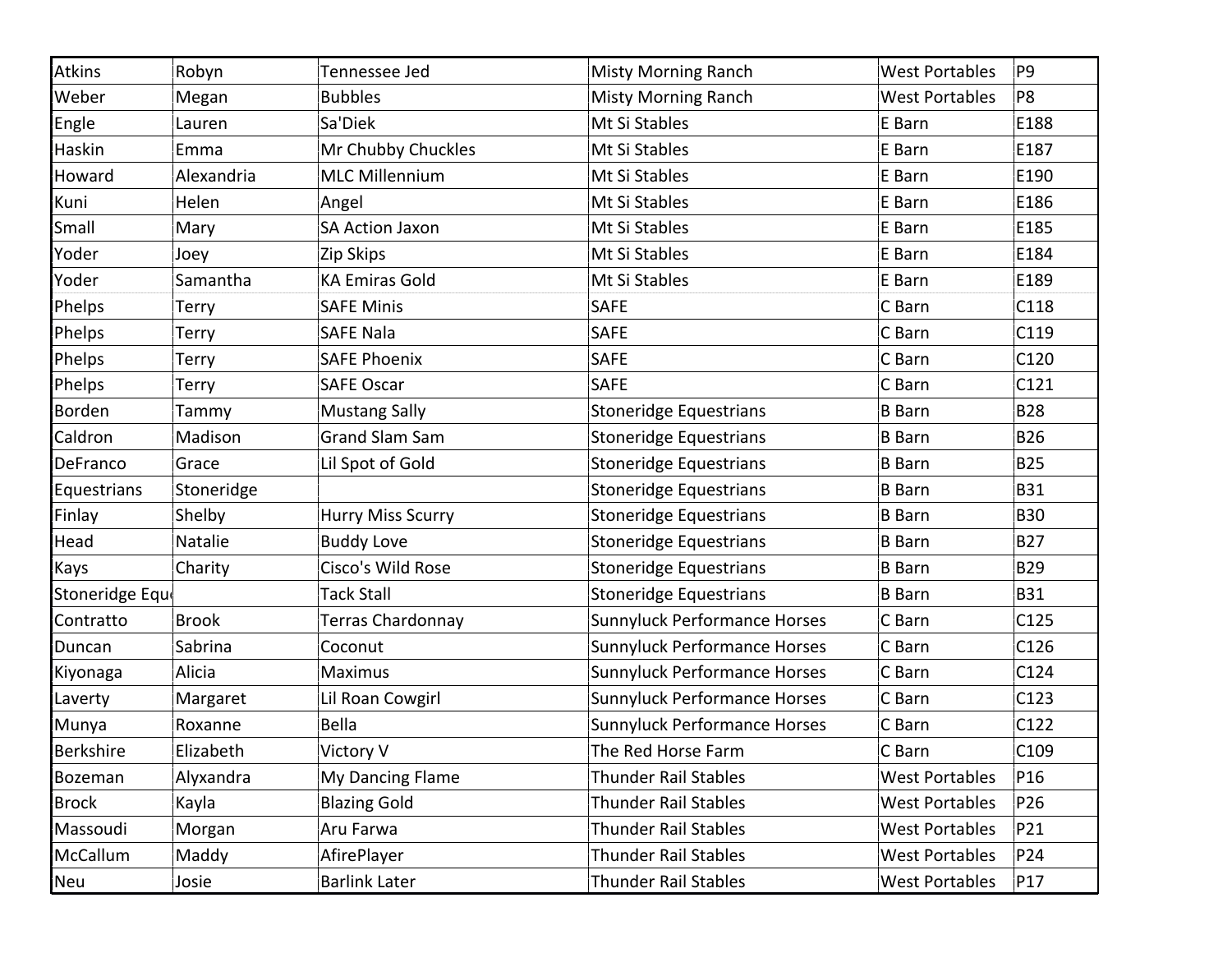| Neu                  | Emmie     | Maverick                          | <b>Thunder Rail Stables</b>     | <b>West Portables</b>   | P18             |
|----------------------|-----------|-----------------------------------|---------------------------------|-------------------------|-----------------|
| Neu                  | Addie     | <b>Here Comes Trouble</b>         | <b>Thunder Rail Stables</b>     | <b>West Portables</b>   | P <sub>19</sub> |
| Neu                  | Gracie    | <b>Tumbleweed Driftin</b>         | <b>Thunder Rail Stables</b>     | <b>West Portables</b>   | P20             |
| Neu                  | Cassie    | The Knight's Revenge              | <b>Thunder Rail Stables</b>     | <b>West Portables</b>   | P22             |
| Walker               | Emma      | Dundriftin Bymidnight             | Thunder Rail Stables            | <b>West Portables</b>   | P <sub>15</sub> |
| Zylstra              | Kadence   | Lady                              | <b>Thunder Rail Stables</b>     | <b>West Portables</b>   | P23             |
| Thunder Rail Sta     |           | <b>Tack Stall</b>                 | <b>Thunder Rail Stables</b>     | <b>West Portables</b>   | P25             |
| Ringess              | Emily     | <b>Super Miss Starlight</b>       | <b>Topshelf Training Center</b> | <b>B</b> Barn           | <b>B36</b>      |
| Wardell              | Sarah     | Zippas Chippen Tiger              | <b>Topshelf Training Center</b> | <b>B</b> Barn           | <b>B32</b>      |
| Watson               | Linda     | In Disguise                       | <b>Topshelf Training Center</b> | <b>B</b> Barn           | <b>B34</b>      |
| Romero               | Sian      | Sweet illusion                    | <b>Topshelf Training Center</b> | <b>Blake Sales Barn</b> | Blake 133       |
| Halbur               | Hanna     | Finney                            | <b>Transition Up</b>            | <b>B</b> Barn           | <b>B43</b>      |
| Jelinek              | Peter     | Jack                              | <b>Transition Up</b>            | <b>B</b> Barn           | <b>B37</b>      |
| Jelinek              | Ruth      | Lorenzo                           | <b>Transition Up</b>            | <b>B</b> Barn           | <b>B41</b>      |
| Leake                | Sherry    | George                            | <b>Transition Up</b>            | <b>B</b> Barn           | <b>B39</b>      |
| Parrett              | Jeannette | <b>Coconut Macaroon</b>           | <b>Transition Up</b>            | <b>B</b> Barn           | <b>B35</b>      |
| Payne                | Susan     | Dune                              | <b>Transition Up</b>            | <b>B</b> Barn           | <b>B33</b>      |
| <b>Transition Up</b> |           | <b>Tack Stall</b>                 | <b>Transition Up</b>            | <b>B</b> Barn           | <b>B45</b>      |
| Trout                | Kylee     | <b>Black Diamond On the Rocks</b> |                                 | E Barn                  | E201            |
| Alexander            | Chanel    | Tex                               |                                 | <b>B</b> Barn           | <b>B40</b>      |
| Ast                  | Isabel    | Lucy                              |                                 | <b>B</b> Barn           | <b>B47</b>      |
| Blum                 | Shana     | <b>Bubba</b>                      |                                 | C Barn                  | C105            |
| Brandenburg          | Nicole    | Annie                             |                                 | E Barn                  | E192            |
| Bunkelman            | Carli     | Zoey                              |                                 | E Barn                  | E183            |
| <b>Burns</b>         | Stephanie | <b>Nick</b>                       |                                 | <b>West Portables</b>   | P12             |
| Burns                | Stephanie | Porsche                           |                                 | <b>West Portables</b>   | P13             |
| Cooper               | Stephanie | Con Brio HF                       |                                 | <b>B</b> Barn           | <b>B44</b>      |
| Cruikshank           | Libby     | JR Sac EM Rosewood                |                                 | <b>West Portables</b>   | P <sub>10</sub> |
| DeWard               | Julie     | Sweet Symphony                    |                                 | <b>West Portables</b>   | P7              |
| Duncan               | Jolene    | Jackson                           |                                 | <b>West Portables</b>   | P36             |
| Ebel                 | Phoebe    | S.H. Just Cause                   |                                 | E Barn                  | E193            |
| Ford                 | Kolton    | Swiss                             |                                 | E Barn                  | E182            |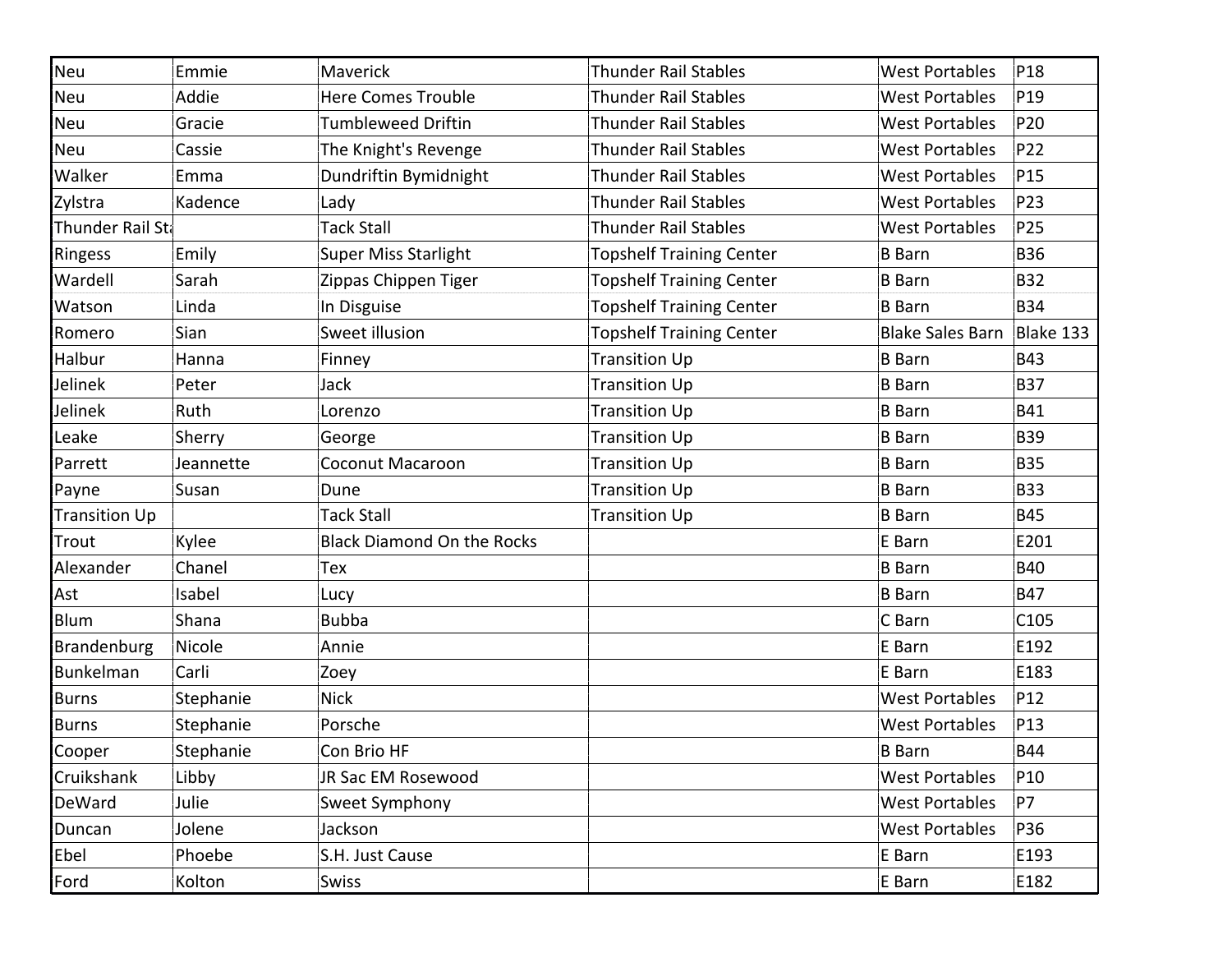| Gale           | Amanda        | Ghiaten                                | C Barn                  | C104           |
|----------------|---------------|----------------------------------------|-------------------------|----------------|
| Gallagher      | Nicole        | <b>Audacious Amore</b>                 | <b>West Portables</b>   | P1             |
| Granger        | Olympia       | Duke                                   | <b>West Portables</b>   | P35            |
| Greer          | Delanie       | <b>Unexpected Bling</b>                | <b>West Portables</b>   | P29            |
| Greer          | <b>DarCee</b> | <b>DSF Swinging Prince</b>             | <b>West Portables</b>   | P30            |
| Greer          | Chelsea       | <b>Magical Rose</b>                    | <b>West Portables</b>   | P33            |
| Guillien       | Hannah        | <b>Dutchess of Tapps</b>               | <b>Blake Sales Barn</b> | Blake 132      |
| Hart           | Elizabeth     | Sundown                                | E Barn                  | E199           |
| Heishman       | Heidi         | Diesel                                 | <b>B</b> Barn           | <b>B46</b>     |
| Henwood        | Alia          | Aiden                                  | <b>West Portables</b>   | P37            |
| Henwood        | Aubrey        | Miss Maggie                            | <b>West Portables</b>   | P38            |
| Hornsby        | Lys           | Miss Hot Too Belle of the Ball (Bella) | C Barn                  | C97            |
| Hwang          | Hillary       | Rhythm's Three of A Kind               | C Barn                  | C106           |
| Jacobs         | Michele       | <b>Glamour Girl</b>                    | <b>B</b> Barn           | <b>B49</b>     |
| Johnson        | Andy          | Crown Z Mystery Lady                   | <b>West Portables</b>   | P40            |
| Keimig         | Jonathon      | Dash                                   | E Barn                  | E181           |
| Kinyoun        | Melissa       | Verisani DCI                           | <b>B</b> Barn           | <b>B38</b>     |
| Marchetti      | Sophia        | Kiona                                  | <b>West Portables</b>   | P <sub>2</sub> |
| McAllister     | Polly         | Sienna                                 | C Barn                  | C94            |
| McAllister     | Polly         | Cadence                                | C Barn                  | C95            |
| McAninch       | Fran          | Fire                                   | <b>West Portables</b>   | P28            |
| McCallister    | Julie         | Mocha                                  | E Barn                  | E191           |
| Medina         | Kylie         | Kiah                                   | C Barn                  | C103           |
| Miranda        | Adelise       | <b>Magical Mirage</b>                  | <b>West Portables</b>   | P34            |
| Neil           | Sarah         | Gia                                    | <b>B</b> Barn           | <b>B42</b>     |
| Phillips       | Mallory       | George                                 | C Barn                  | C92            |
| Roberts        | Ilene         | Daddys Justa Smokin                    | <b>West Portables</b>   | P39            |
| Salisbury      | Lani          | Mileys Wild Style                      | <b>West Portables</b>   | P <sub>3</sub> |
| Salisbury      | Lani          | Whisper                                | <b>West Portables</b>   | P4             |
| Sell           | Cyarah        | Old West                               | C Barn                  | C102           |
| Shear-Starbird | Sarah         | Sullivan                               | E Barn                  | E198           |
| Shott          | Christina     | Stella Artois                          | C Barn                  | C127           |